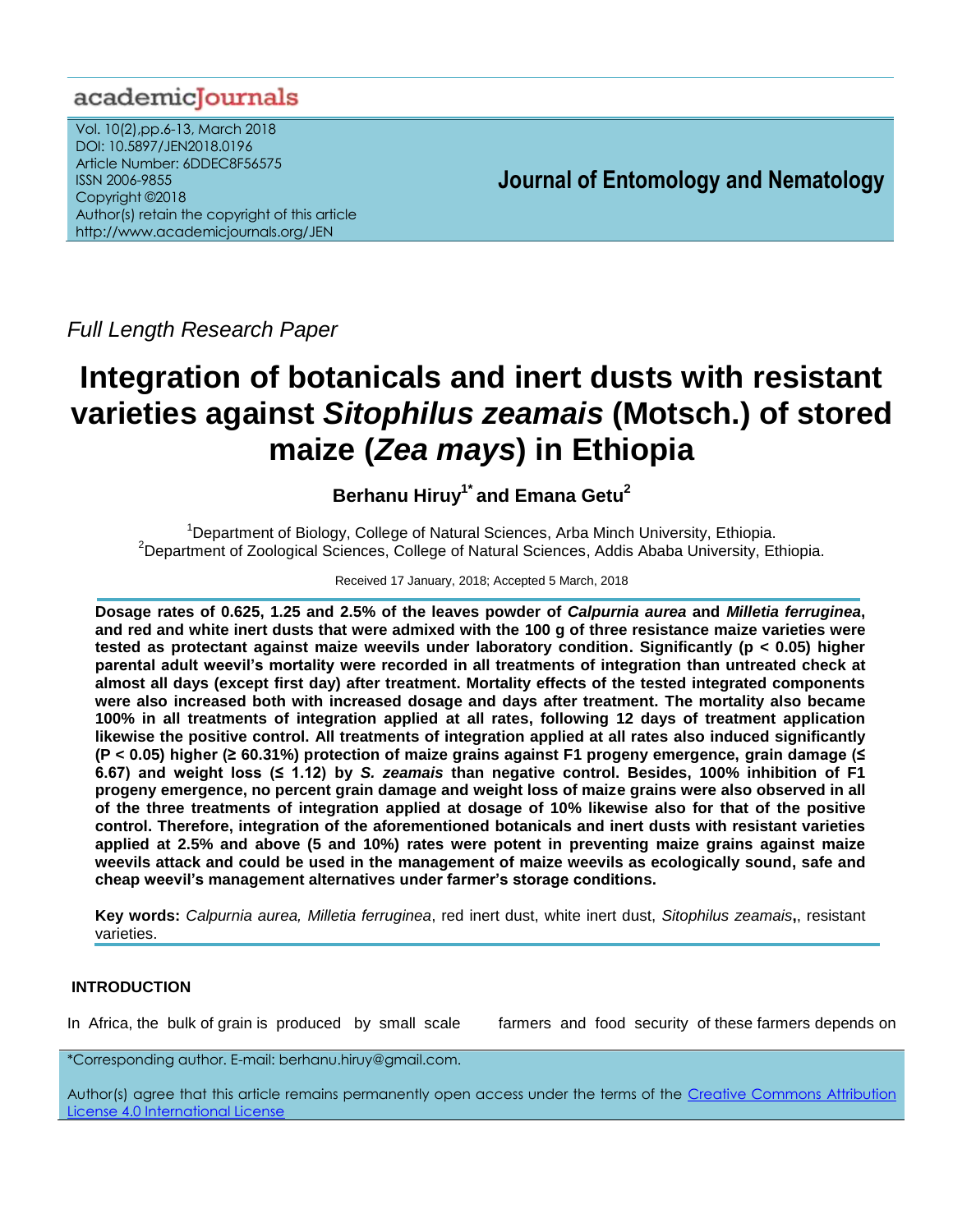not only to their success to grow, but also to their success to store their staple food that they need for their families (Blum and Bekele, 2002). Accordingly, in developing countries like Ethiopia, lack of appropriate grain storage technologies leads to up to 20-30% postharvest losses, particularly due to postharvest insect pests such as maize weevils (Tefera and Abass, 2012). In addition, estimations based on some limited observations indicated that grain losses in maize due to storage insect pests alone are about 30-100% (Tadesse, 2003; Demissie, 2006). Furthermore, storage insect pests are reported to be the most detrimental of even all factors (biotic and abiotic factors) that cause about 43% of the total physical and nutritional loss of grains such as maize occurring in the developing world (Chomchalow, 2003). As a result, post-harvest losses resulting from insects pests remain a huge challenge (Tefera et al., 2010).

Thus, crops loss by insect pests constitutes a great constraint to the realization of food security of farmers not only in Sub-Saharan Africa (SSA) including Ethiopia, but also worldwide (Obeng-Ofori, 2008). Accordingly, postharvest losses reduction of food grains like maize due to storage insect pests is very crucial to ensure food security and to feed the ever-increasing population of the SSA countries (Dejene, 2004). However, less attention and resources have been allocated for this purpose over the past decades. These and other factors mentioned above, along with the current concerns of synthetic insecticides and the desire for residue-free grains by consumers, indicate the presence of great demand for searching and developing alternative management options such as an Integrated Pest Management (IPM). It has been reported that IPM give priorities to nonchemical methods such as botanicals, inert dusts, varietal resistance, etc. Thus, the current study was initiated with the following objectives: to study the effect of integration of *Calpurnia aurea* and *Milletia ferruginea,* and red and white locally available inert dusts with three resistant varieties of maize (Melkasa-6Q, MH-138Q and SPRH) at selected doses against *S. zeamais* under laboratory condition.

#### **MATERIALS AND METHODS**

#### **The Test Insect's culture**

*S. zeamais* adults were collected from maize grains stored in various farmers' traditional storage facilities of major maize producing localities Shashogo and Sankura districts of Southern Ethiopia. Then, the insects were brought to the laboratory of Addis Ababa University, Faculty of Life Science, insect science insectary of Zoological Science Department of Ethiopia. These test insects were cultured at  $27 \pm 3^{\circ}$ C and 55-70% RH (Jembere et al., 1995; Kidane and Jembere, 2010). Shone variety of maize grains was also obtained from farmer's storages of the aforementioned districts. It was the most commonly grown hybrid in the region and

considered to be susceptible to insect infestation. The grains were kept at -20  $\pm$  2°C for 2 weeks to kill any infesting insects, cleared of broken kernels and debris and then graded manually according to size, and similar sized grains were selected and used for the experiment (Gemechu et al., 2013). Fifteen pairs of the adult of the test insects were placed in 12, 1 L glass jars containing 250 g disinfested seeds (Kidane and Jembere, 2010). The jars were then covered with nylon mesh and held in a place with rubber bands to allow ventilation and to prevent the escape of the experimental insects. The parent of the test insects were sieved out after an oviposition time of 13 days. Then, the jars were kept under laboratory condition until F1 progeny emergence. The F1 progeny, which emerged after 30 days, were sieved out and used for the experiment.

#### **Botanicals**

Plant materials (leaves) used for the study were collected from natural habitats of Hadiya zone, southern Ethiopia and the identities of the plants were confirmed into *C. aurea* and *M. ferruginea*  species at the national herbarium of Life Science Faculty of Addis Ababa University.

#### **Dried and ground materials**

Following the methods by Gebre Selase and Getu (2009) the fresh plant materials (leaves) of a known weight were kept in a wellventilated room under shade for 2-3 weeks depending on weather conditions and dried. Dried materials were ground to fine powder using mortar and pestles. Then they were sieved to remove larger material (Figure 3) (Tekie, 1999; Jembere, 2002).

#### **Resistant varieties**

The top three resistant varieties screened among 21 currently available varieties of maize obtained from (Figure 3) Bako, western Ethiopia in our other study were Melkasa-6Q, MH-138Q and SPRH respectively.

#### **Inert dusts**

Red and white inert dusts that have been used by local people for painting of houses in rural areas were obtained from rocky area of Hadiya zone of south Ethiopia (Figure 2). These were sieved to remove larger materials This inert dusts were tested in integration with others because, there was reported cases that indicate inert materials involving clays have been effective on stored-product insects at high rates and suggested as they might be viable protectants grain in underdeveloped countries (De Lima, 1987; Demissie et al*.*, 2008). Besides, with current health, environmental and other concerns of insecticides as well as the desire for residue free food grains and their products by people, they have been receiving attentions. These facts have also been holds true for botanicals as well as resistant varieties.

#### **Integration of botanicals and inert dusts with resistant varieties against** *S. zeamais*

Following the methods by earlier researchers (Gebre selase and Getu; Kidane and Jembere 2010) 100 g of disinfected top three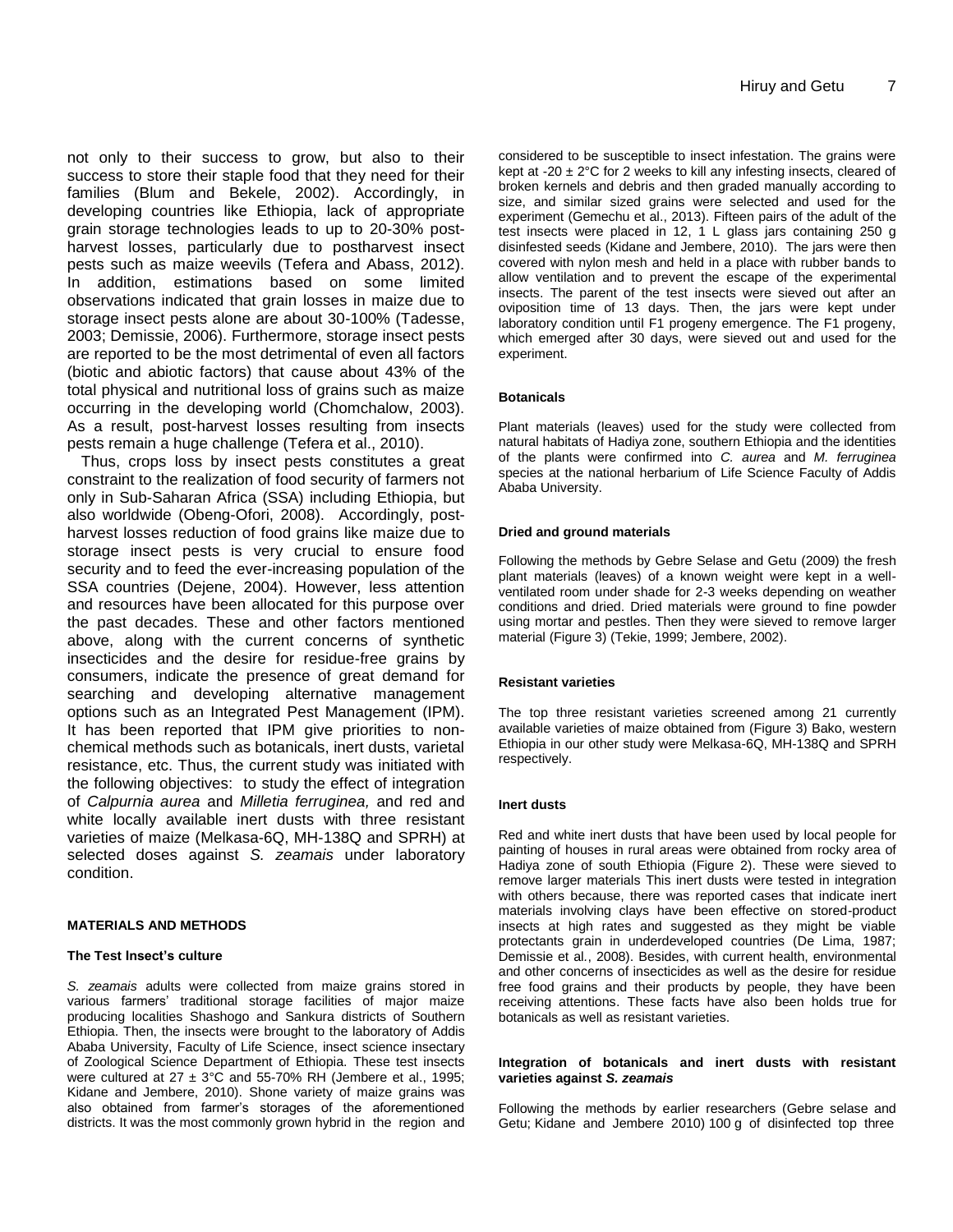resistant varieties of maize grains (Figure 4), were put in 1 L glass jars. These were then treated differently with 0.625, 1.25 and 2.5% doses (rates) of the leaf powders of each of the test plants. Each plastic jar containing a total of 100 g of grains treated with respective concentrations of plant leaves powder was also admixed with the aforementioned selected rates each of the two colored inert dusts (red and white) following similar procedures adapted by Ibrahim (2017), and Ibrahim and Sisay (2012). Untreated grains of the aforementioned three varieties were kept under similar conditions and served as a negative control. Besides, Malathion (5%) dust at recommended dose of 0.05% (w/w) was served as positive standard check. The jars were then covered with nylon mesh and held in place with rubber bands to allow ventilation and to prevent the escape of the experimental insects. The corresponding glass jars were shaken well for 5 min in order to have a uniform mixture of treatments and were kept in the laboratory at  $27 \pm 5C$ and 55-70% RH (Jembere et al., 1995; Kidane and Jembere, 2010). 20 randomly picked newly emerged 3-7 days unsexed adult experimental insects were introduced to each treated and untreated jars and were kept for fourteen days of oviposition (Derera et al., 2001; Tadesse and Basedow, 2005). Each experiment was arranged in a completely randomized design with three replications. The adult mortality counts were performed after 1, 2, 3, 4, 5, 7 and 12 days post-exposure. All dead and live adults were taken away from the jars after the last count.

#### **F1 progeny assessment**

The treated and control grains were kept until emergence of F1 progeny under same experimental condition indicated in insect culture section. Then the numbers of F1 progeny produced by the experimental insects were counted. Counting were stopped after 56 days from the day of introduction to avoid overlapping of generation following similar procedures of previous scientists (Gebre Selase and Getu, 2009; Zewde and Jembere, 2010).

#### **Damage and weight loss assessment**

Two days after the last F1 count of 56 days, samples of 30 grains were taken randomly from each jar and the number of damaged (grains with characteristic hole) and undamaged grains were counted and weighed. Damaged grains were expressed as a percentage of the total number of seeds in each replicate. Percentage weight losses were calculated by count and weight method following similar procedures of previous scientists (Gebre Selase and Getu, 2009; Zewde and Jembere 2010) as:

% Loss in weight = 
$$
\frac{UNd - Dnu}{U (Nd + Nu)} \times 100
$$

Where  $U =$  weight of undamaged grain;  $D =$  weight of damaged grain;  $Nd = number of damaged grain and Nu = number of$ undamaged grain

Following similar procedures by Gebre Selase and Getu (2009), percent protection or inhibition rate in F1 progeny emergence (% IR) was calculated using the following formula:

%  $IR = (Cn-Tn) x100/Cn$ 

Where, Cn is the number of newly emerged insects in the untreated (control) jar and Tn is the number of insects in the treated jar.

#### **Data analysis**

Data on adult mortality, F1 progeny emergence, and grain damage and weight loss were managed with the Microsoft Excel version 2013 and then were subjected to analysis of variance (ANOVA) of SPSS Version 16. Then, the effect of integration on these parameters was analyzed using appropriate statistical method; Univariate (for the former one) and one-way analysis of variances (for the later ones). Significant differences between means of different treatments and time of exposure were separated using Tukey's studentized (HSD) test at 5% confidence interval. Standard errors (±se) are given following means in tables and as T-shaped beams in figures. Correlation between the treatments and the efficacy measuring parameters like weight loss and others were determined using Pearson's correlation of SPSS program of version 16.

## **RESULTS**

## **Integration of botanicals, inert dusts and resistant varieties on mortality of adult weevils**

Integration of the botanicals and inert dusts with the resistant varieties had significant (p< 0.05) effect on percent mortality of adult weevils in comparison to the untreated check. Significantly ( $p < 0.05$ ) higher parental adult weevil's mortality were recorded in all treatments of integration as compared to the untreated check at almost all days (except the first day) after treatment post exposure. Mortality effects of the tested integrated components were also increased both with increased dosage and days after treatment application (Figure 1).

Significant percentage weevil's mortality was not induced with all rates of the tested components of integration prior to four days post treatment exposure. However, significantly ( $p < 0.05$ ) high weevil's mortality ( $\ge$ 53%) was caused by all treatments of integration applied at all dosages four days after post treatment exposure. Besides, the weevil's mortalities were significantly ( $p \le$ 0.05) higher ( $\geq 60$  and 65%) in the entire three treatments of integration applied at all doses, 5 and 7 days after treatment application respectively. The mortality also became 100% in all treatments of integration applied at all rates, following 12 days of treatment application likewise the positive control (Figure 1).

## **Botanicals, Inert Dusts and Resistant Varieties Integration in F1 Progeny, % Grain Damage and Weight Loss**

The number of F1 progeny emerged, percent grain damage and weight were found to be significantly ( $p <$ 0.05) lower in all treatments of integration than untreated check. All the parameters measured were also significantly (p < 0.05) lower in all treatments of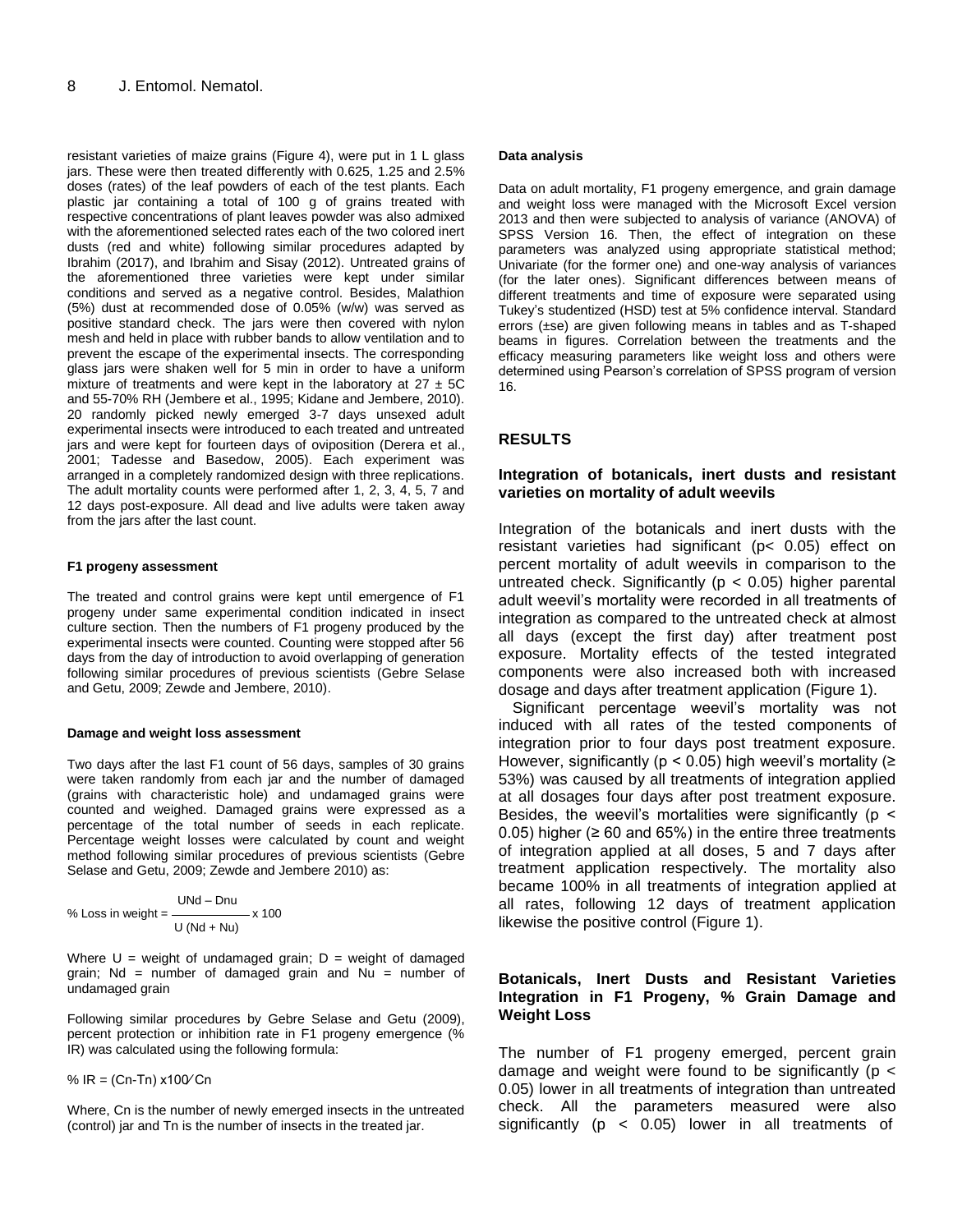

 $CA = Calpurnia aurea powder, MF = Militia ferruginea powder, RIN = Red inert dust, WIN =$ White inert dust,  $R1$  = the 1st,  $R2$  = the 2nd,  $R3$  = the 3rd resistant varieties of maize among the screened ones and the top three resistant varieties among screened varieties in in our other study were Melkasa-6Q, MH-138Q and SPRH, respectively.

**Figure 1.** Mean % mortality (mean  $\pm$  SE) of adult weevils due to integration of botanicals, inert dusts and with the top three resistant varieties: a) Melkasa-6Q, b) MH-138Q and c) SPRH respectively applied at the rate of 0.65%, 1.25% and 2.5% each after days of post treatment exposure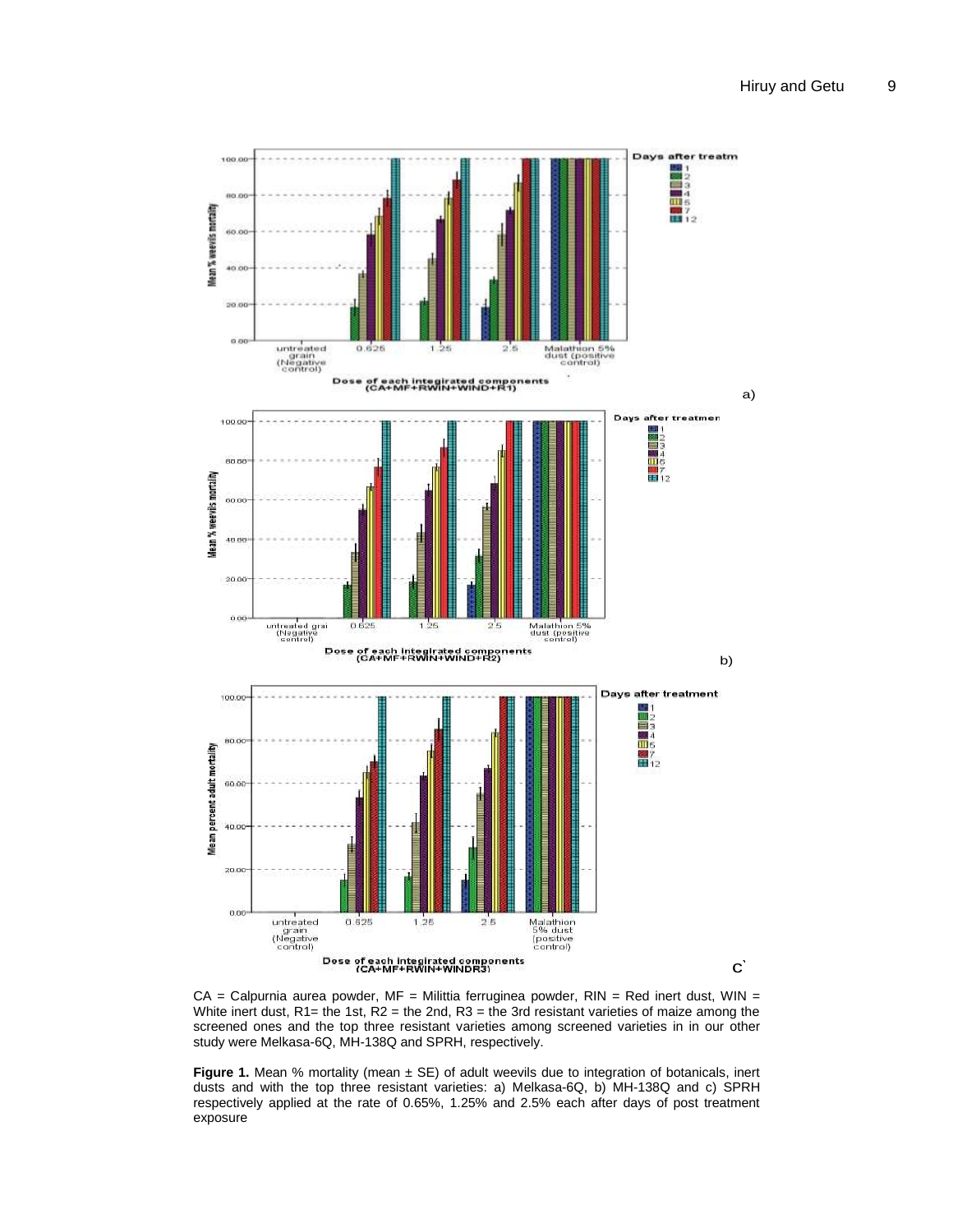

Figure 2. Partial view of a) red and b) white locally available inert dusts.



**Figure 3.** Partial view of a) *C. aurea* leaf and b) *M. ferruginea* leaf dried under shade; c) leaf powder of *M. furginea* (upper one) and *C. aurea* (later one) and d) weight measurement through digital blance for powder treatment.



**Figure 4.** Partial view of maize varieties collected from Bako; western Ethiopia for screening against weevils.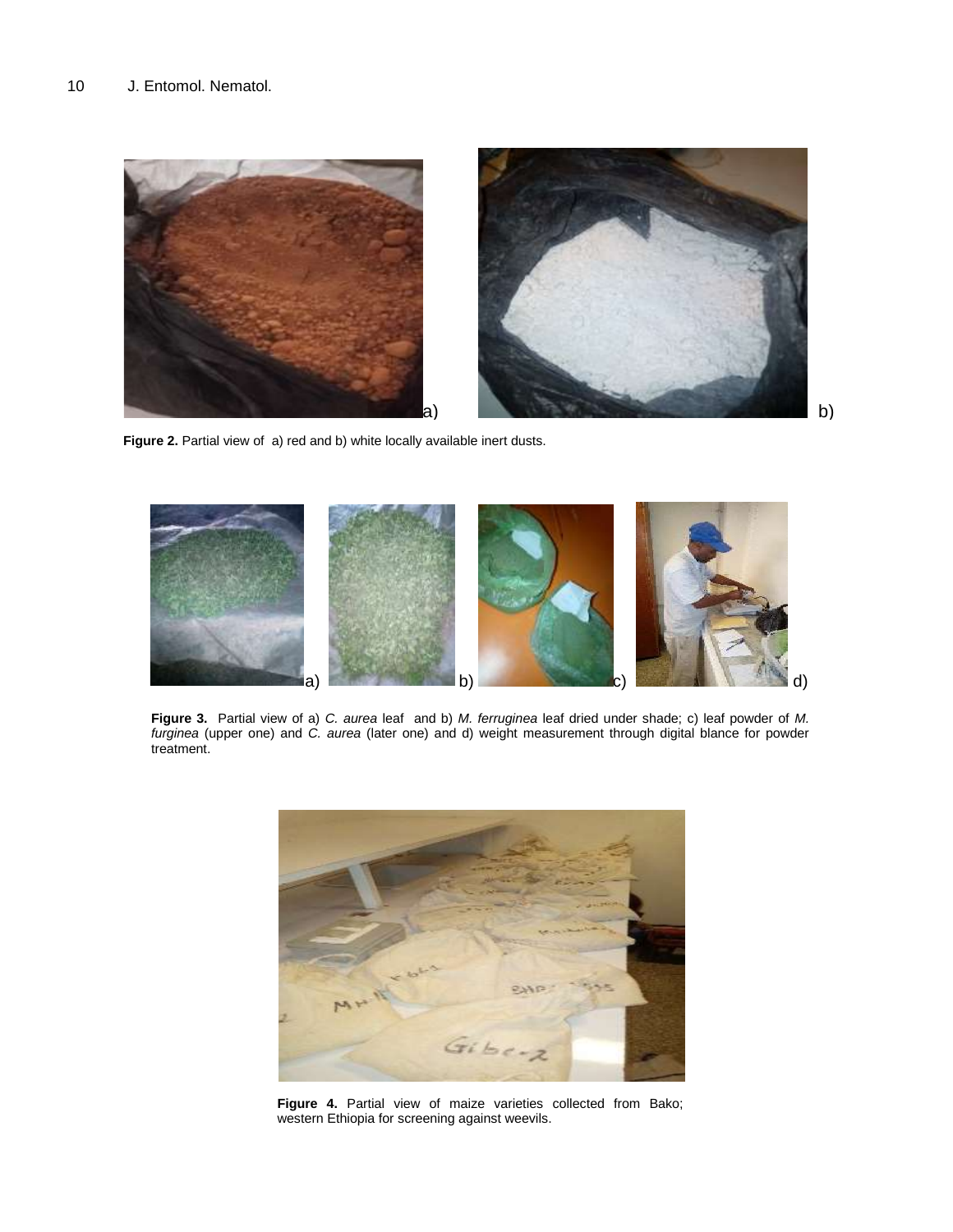| <b>Treatment</b>      | Dosage<br>(g/100 g) | Mean number of<br>F1 progeny  | Percentage<br>protection | Mean% grain<br>damage         | Mean% weight<br>loss         |
|-----------------------|---------------------|-------------------------------|--------------------------|-------------------------------|------------------------------|
|                       | 0.625(2.5%)         | $8.67 \pm 1.67$ <sup>b</sup>  | 72.62                    | $4.67 \pm 0.88$ <sup>c</sup>  | $0.79 \pm 0.27^{\circ}$      |
| T1 (CA+MF+RID+WID+R1) | 1.25(5%)            | $4.67 \pm 2.67^{ab}$          | 85.25                    | $2.33 \pm 0.33^{\circ}$       | $0.35 \pm 0.27^{ab}$         |
|                       | 2.5(10%)            | $0.00 \pm 0.00^a$             | 100.00                   | $0.00 \pm 0.00^a$             | $0.00 \pm 0.00^a$            |
| T2 (CA+MF+RE+WID+R2)  | 0.625(2.5%)         | $9.33 \pm 2.19^b$             | 70.54                    | $6.33 \pm 0.33$ <sup>c</sup>  | $0.87 \pm 0.01^{\circ}$      |
|                       | 1.25(5%)            | $5.33 \pm 1.67^b$             | 83.17                    | $2.67 \pm 0.88$ <sup>b</sup>  | $0.42 \pm 0.00^{ab}$         |
|                       | $2.5(10\%)$         | $0.00 \pm 0.00^a$             | 100.00                   | $0.00 \pm 0.00^a$             | $0.00 \pm 0.00^a$            |
| T3 (CA+MF+RE+WID+R3)  | 0.625(2.5%)         | $10.67 + 2.33^{b}$            | 60.31                    | $6.67 \pm 0.33$ <sup>c</sup>  | $1.10 \pm 0.27$ <sup>b</sup> |
|                       | 1.25(5%)            | $5.67 \pm 1.73^{\circ}$       | 82.10                    | $3.33 \pm 0.88^{\circ}$       | $0.52 \pm 0.47^{ab}$         |
|                       | 2.5(10%)            | $0.00 \pm 0.00^a$             | 100.00                   | $0.00 \pm 0.00^a$             | $0.00 \pm 0.00^a$            |
| Untreated grain       | 0                   | $31.67 \pm 0.88$ <sup>c</sup> | 0.00                     | $11.67 \pm 0.33$ <sup>a</sup> | $5.39 \pm 0.33$              |
| Malathion dust 5%     | 0.05                | $0.00 \pm 0.00^4$             | 100.00                   | $0.00 \pm 0.00^4$             | $0.00 \pm 0.00^4$            |

**Table 1.** The effect of Integration of CA, MF, RIND and WIND with 3 resistant varieties on F1 emergence, % protection, and % grain damage and % weight loss.

Means followed by the same letter in a row are not statistically significantly different at p < 0.05. CA = Calpurnia aurea powder; MF = Milletia<br>ferruginea powder; RIN = Red inert dust;WIN = White inert dust; R1= the 1<sup>st</sup> screened ones T1 (CA+MF+RID+WID+R1) = IPM1; T2 (CA+MF+RE+WID+R2) = IPM2; T3 (CA+MF+RE+WID+R3) = IPM3; T=treatment and IPM=integrated components

**Table 2.** Correlation among efficacy determining parameters of integrated components.

| <b>Efficacy</b><br>parameter    | <b>IPMC</b> dose | F1IPM     | F1IPM<br>2               | F1IPM<br>3               | <b>GDIPM</b>             | <b>GDIPM</b><br>$\mathbf{2}$ | <b>GDIPM</b><br>3        | <b>WLIPM</b>             | <b>WLIPMM</b><br>$\mathbf{2}$ | <b>WLIPM</b><br>3 |
|---------------------------------|------------------|-----------|--------------------------|--------------------------|--------------------------|------------------------------|--------------------------|--------------------------|-------------------------------|-------------------|
| <b>IPMC</b> dose                |                  |           |                          |                          |                          |                              |                          |                          |                               |                   |
| F1IPM1                          | $-0.850**$       |           |                          |                          |                          |                              |                          |                          |                               |                   |
| F <sub>1</sub> IPM <sub>2</sub> | $-0.868**$       | ۰         |                          |                          |                          |                              |                          |                          |                               |                   |
| F <sub>1</sub> IPM <sub>3</sub> | $-0.883**$       | ۰         | $\overline{\phantom{0}}$ |                          |                          |                              |                          |                          |                               |                   |
| GDIPM1                          | $-0.905**$       | $.956**$  |                          | $\overline{\phantom{0}}$ |                          |                              |                          |                          |                               |                   |
| GDIPM2                          | $-0.939**$       | ٠         | $.952**$                 | ۰                        | $\overline{\phantom{a}}$ |                              |                          |                          |                               |                   |
| GDIPM3                          | $-.950**$        | ۰         | ٠                        | $.952**$                 | $\overline{\phantom{0}}$ | ۰.                           |                          |                          |                               |                   |
| WLIPM1                          | $-.790**$        | $.965***$ | .969**                   | $\overline{\phantom{0}}$ | .944**                   |                              | ٠                        |                          |                               |                   |
| <b>WLIPMM2</b>                  | $-0.799**$       | ۰         | $.971***$                | $.963**$                 | ۰                        | $.904**$                     | $\overline{\phantom{0}}$ | $\overline{\phantom{0}}$ |                               |                   |
| WLIPM3                          | $-0.838**$       | $.973**$  | $.979**$                 | ٠                        | ۰                        |                              | $.918**$                 | -                        |                               |                   |

Correlation coefficients with two asterisks (\*\*) represent highly significant association at P values < 0.01 (2-tailed); with hyphen (-) represent no association and those without asterisk are non-significant. CA = Calpurnia aurea powder; MF = Milletia ferruginea powder; RIN = Red inert dust; WIN = White inert dust; R1= the 1<sup>st</sup>; R2 = the 2<sup>nd</sup>; R3 = the 3<sup>rd</sup> resistant varieties of maize among the screened ones T1 (CA+MF+RID+WID+R1) = IPM1; T2 (CA+MF+RE+WID+R2) = IPM2; T3 (CA+MF+RE+WID+R3) = IPM3; T=treatment and IPM=integrated components.

integration applied at rate of 5 and 10% as compared to those applied at lower dosage (2.5%). All of the three treatments of integration applied at all rates induced significantly (P < 0.05) higher ( $\geq$  60.31%) protection of maize grains against F1 progeny emergence, grain damage ( $\leq 6.67$ ) and weight loss ( $\leq 1.12$ ) by S. zeamais than negative control. Besides, 100% inhibition of F1 progeny emergence, no percent grain damage and weight loss of maize grains were observed in all of the three treatments of integration applied at dosage of 10 %

likewise with that of the positive control (Table 1`).

The correlations among the treatments of integration applied at different dosage and the efficacy parameters measured (the number of F1 progeny emerged, percentage grain damage and weight loss) were highly significant and strongly negative (r was in the range between -0.95 and -0.790). However, they were strongly positive between F1 progeny produced, and percent grain damage ( $r \ge 0.923$ ) and weight loss ( $r \ge 0.960$ ) of all the three treatments of integration (Table 2).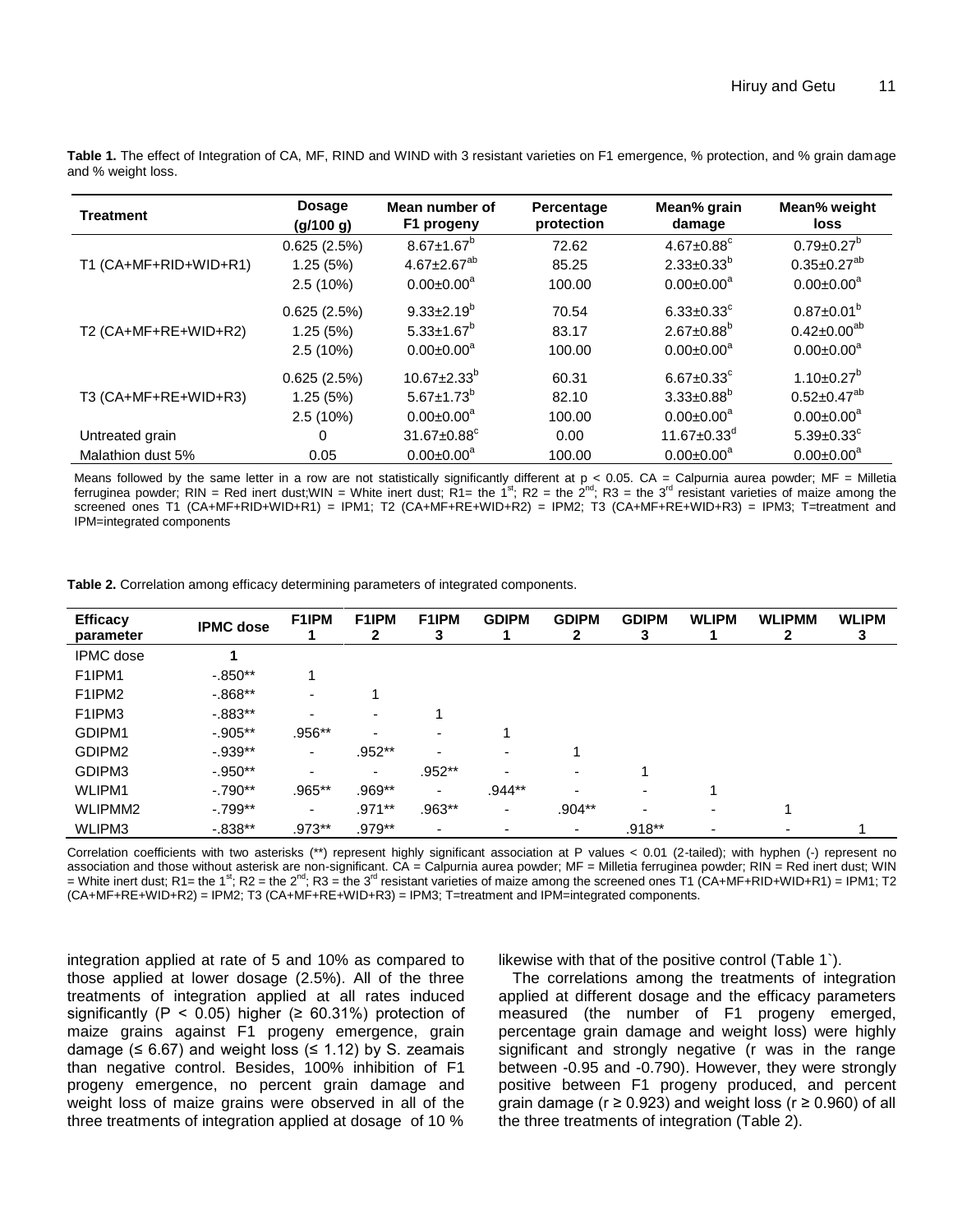## **DISCUSSION**

The current study has showed significantly mortality of weevils following 7 days and 100% mortality following 12 days as a result of different treatments of integration. It has also indicated significantly higher botanicals and inert dusts with resistant varieties could in weevils management. This suggests that integrating inhibition of F1 progeny emergence, higher reduction in grain damage and weight loss due to different treatments of integration, and hence, the effectiveness of integration enhance their potency in managing weevils. This in turn might be probably because of the existence of great possibility of synergism of morality factors in integration than those used alone. This finding is in line with those of the finding of preliminary studies conducted by Demissie (2006) at Bako of Ethiopia in which the combined use of minimum rates of *Chenopodium* plant powder, botanical triplex, silicosec and filter cakes with weevil tolerant varieties has reduced grain damage. Ibrahim (2017) also indicated that integrating neem seed and Mexican tea powder provided significant protection to maize from the maize weevil. Besides, it was also indicated that the powders of *P. glandulosus* and *A. indica* at their different proportions of their binary combinations generally caused significant mortality to adult *C. maculatus* and *S. zeamais* compared to the controls (untreated grain) (Katamssadan, 2016). It was also reported that combinations of different rates of Malathion (5%) dust and neem seed powder caused higher weevils mortality than the untreated control (Ibrahim and Sisay, 2012). Ibrahim (2015) also indicated that the rates of mortality of weevils in all of the combinations of Malathion dust and Mexican tea powder were significantly higher than that of untreated check. It was also shown that the combination of neem seed powder and Malathion at the proportions of 40+20% and 50+10% on maize were additive with respect to the mortality caused to *Sitotroga cerealella* Olivier (Ibrahim, 2014).

Being in direct association of the mortality effects of the integrated components with dose applied and post treatment exposure days against the weevils in the present study was also reported by previous researcher (Bayih, 2014).

The present study has also shown that the integration of the different management tactics tested induced significantly higher protection of maize grains against weevils attack than untreated check. This might be due the enhanced mortality effect in integrated treatments, which in turn might be probably due to the presence of great possibility of synergism of morality factors in integration. Similarly, it was also reported that for the reason of their synergetic effects, integration of one management method with other sustainable method could provide long lasting solution to losses in storage

(Dobie, 1977)*.* Besides, it was also reported that combining (integrating) of different botanicals has enhanced their potency in controlling stored grain insect pests than those applied unitarily (Agona and Muyinza, 2003; Bayih, 2014). In his preliminary study, Demissie (2006) also reported that the combined use of minimum rates of *Chenopodium* plant powder, botanical triplex, silicosec and filter cakes with weevil tolerant varieties has reduced grain damage at Bako of Ethiopia. Ibrahim (2017) also indicated that integrating neem seed and mexican tea powder provided significant protection to maize from the maize weevil. It was also reported that combinations of different rates of Malathion (5%) dust and neem seed powder caused higher weevils mortality than the untreated control (Ibrahim and Sisay, 2012).

## **Conclusion**

In the current study, it is possible to see significantly higher mortality of weevils following 7 days and 100% mortality following 12 days of treatment application of integrated components. It is also possible to see significantly higher inhibition of F1 progeny emergence, higher reduction in grain damage and weight loss due to different treatment integrated components and hence, the effectiveness of integration in weevils management. This confirmed that integration of the different tactics (botanicals and inert dusts with resistant varieties) at all rates (2.5%) and above (5 and 10%) were potent in preventing maize grains against maize weevils attack. Thus, integration of the aforementioned components at all rates (2.5%) and above (5 and 10%) could be used in managing maize weevils as ecologically sound, safe and cheap weevils management alternative under subsistence farmer's storage conditions in Ethiopia and elsewhere with similar pest problems.

## **CONFLICT OF INTERESTS**

The authors have not declared any conflict of interests.

## **ACKNOWLEDGEMENT**

We sincerely like to thank Arba Minch University and Zoology Department of Addis Ababa University for providing us the financial support to conduct the study.

### **REFERENCES**

Agona JA, Muyinza H (2003). Synergistic potential of different botanical combinations against bean brucids in storage. African Crop Science conference proceedings, pp. 216-219.